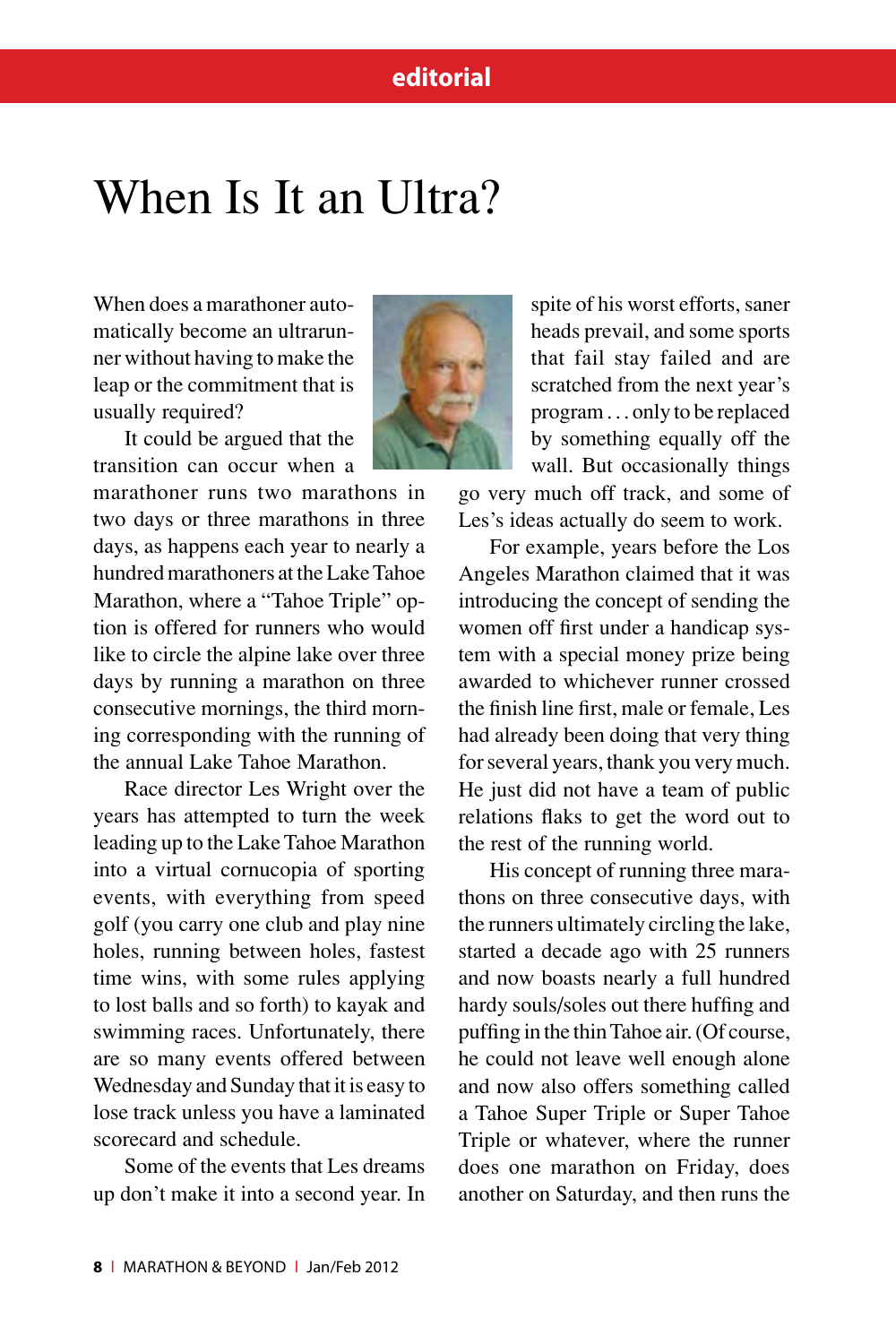entire 72 miles around the lake starting late Saturday night and—hopefully integrating with the annual Lake Tahoe Marathon on Sunday. He also offers a straight-up 72-mile ultra around the lake and also the opportunity—if you are hardy and foolish enough, and in 2011 two runners were—to run the 72 miles around the lake and then turn around and run the 72 miles back around the lake in the opposite direction for a total of 144 miles. I ain't makin' this up. Try following it without a scorecard.)

Obviously, the 72-mile, round-thelake races are ultras, and the folks who enter and run them approach the challenge in an ultra state of mind.

But in speaking with a handful of the folks who were doing the triple, and in the wake of doing a presentation on Thursday night concerning the "10 Commandments of Ultramarathoning," it became obvious that a good percentage of the marathoners approaching the triple did not see themselves as ultramarathoners. They were very much in the marathon frame of mind and were darned content to stay there.

Some of them, of course, were members of the Marathon Maniacs, those quantity-over-quality crazies who will go anywhere, anytime, to run their next marathon, and if they can get more than one in during a weekend, so much the better.

There is some crossover between the Marathon Maniacs and the 50 States Marathon Club folks, who were also in attendance, lured by the prospect of three marathons in three days and the ability to knock off two states (California and Nevada) in one weekend without having to hop on a plane.

The 50 States folks go so far as to carry a half page in their club newsletter titled "Seeing Double," which helps members locate weekends when there are Saturday and Sunday marathons available, such as May 14, 2011, the Lake Wobegon Trail Marathon in St. Joseph, Minnesota, and May 15, 2011, the Green Bay Marathon in Wisconsin. As of the April edition of their newsletter, the club boasted 2,412 members (1,518 males, 894 females) who taken together had run 143,585 marathons.

**ad**